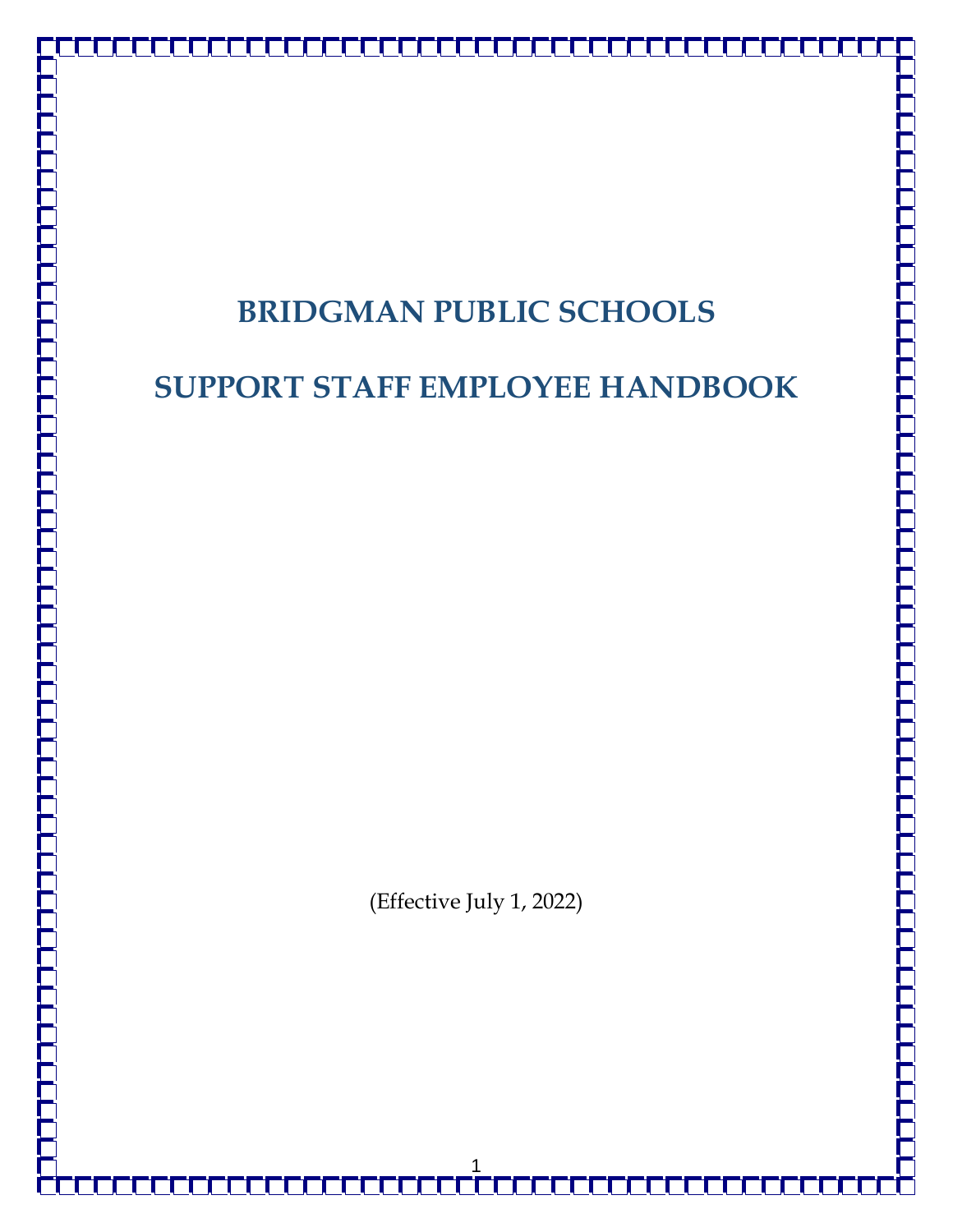## **BRIDGMAN PUBLIC SCHOOLS SUPPORT STAFF EMPLOYEE HANDBOOK**

## - **INTRODUCTION -**

The purpose of this handbook is to offer prospective and current support staff employees information regarding their employment with Bridgman Public Schools. Employment of support staff is defined in the Bridgman Public Schools Board of Education Policy #4120. If, after reading this handbook, you have specific questions, please refer them to the Superintendent's Office.

### NON DISCRIMINATION CLAUSE:

The Board of Education does not discriminate on the basis of race, color, national origin, sex, (including sexual orientation or gender identity), disability, age, religion, height, weight, marital or family status, military status, ancestry, genetic information, or any other legally protected category, (collectively, "Protected Classes"), in its programs and activities, including employment opportunities.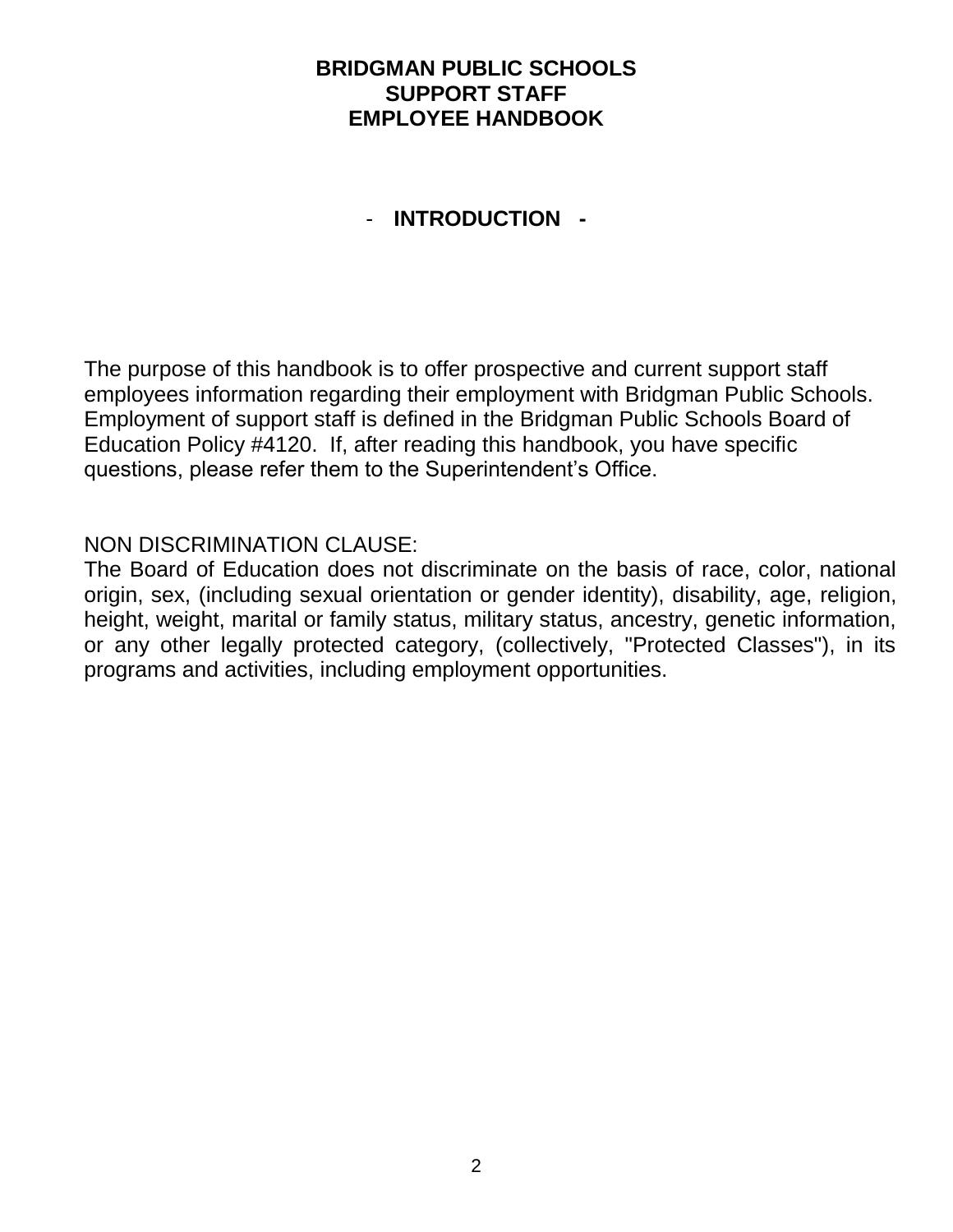## **Bridgman Public Schools BENEFITS FOR SUPPORT STAFF EMPLOYEES**

All employees receive the following benefits in compliance with the laws, rules, and regulations of the State and Federal Government**. Please refer to your job title for other benefits you may be eligible for.**

I. **Terms of Employment:** This employee handbook is not an employment contract between the Bridgman Public Schools and its support staff employees. No employee, supervisor, administrator or other person, except for the Board of Education, has the authority to enter into any employment agreement on behalf of the School District for any specified period of time, pursuant to any particular conditions, or to make agreements contrary to the terms expressed in this Handbook.

The Bridgman Public Schools employs its support staff on an at-will basis. This means that the employment relationship is for an indefinite period of time and can be terminated at any time by the School District or the support staff employee, with or without cause and with or without notice.

The contents of this handbook and all policies, regulations and benefits contained in this handbook are subject to change or elimination at the Bridgman Public Schools' discretion and without prior notice.

- II. **Retirement**: The District pays the contribution to the Michigan Public Schools Employees' Retirement System.
- III. **FICA (Social Security)**: The District pays a matching amount of the FICA tax to the Social Security Administration.
- IV. **Worker's Compensation:** The District purchases Worker's Compensation insurance for all employees.
- V. **Jury Duty**: Employees who are summoned for jury duty will be released from work for that purpose. Once the Employee provides the Supervisor of Business Services with any pay received from the Court, excluding mileage and travel fees, the employee will be paid their regular wages. (Auditorium Assistant and Pool Staff may reschedule their working hours to accommodate jury duty or accept court compensation in lieu of their normal daily rate.)
- VI. **Sick Days**: This benefit will be available when needed by the employee when the employee is absent because of acute personal illness or capacity in which the employee has no reasonable control, or immediate family illness\* or injury. The Employer may require verification of illness or medical clearance to return to work.
- VII. **Family and Medical Leave Act (FMLA)**: To the extent required by the provisions of the federal Family and Medical Leave Act, an employee shall be granted leave for the purposes and subject to the terms and conditions as provided by that law.
- VIII. **Bereavement Days\***: A maximum of five (5) days leave per incident will be paid at the discretion of the supervisor. Bereavement leave is not cumulative.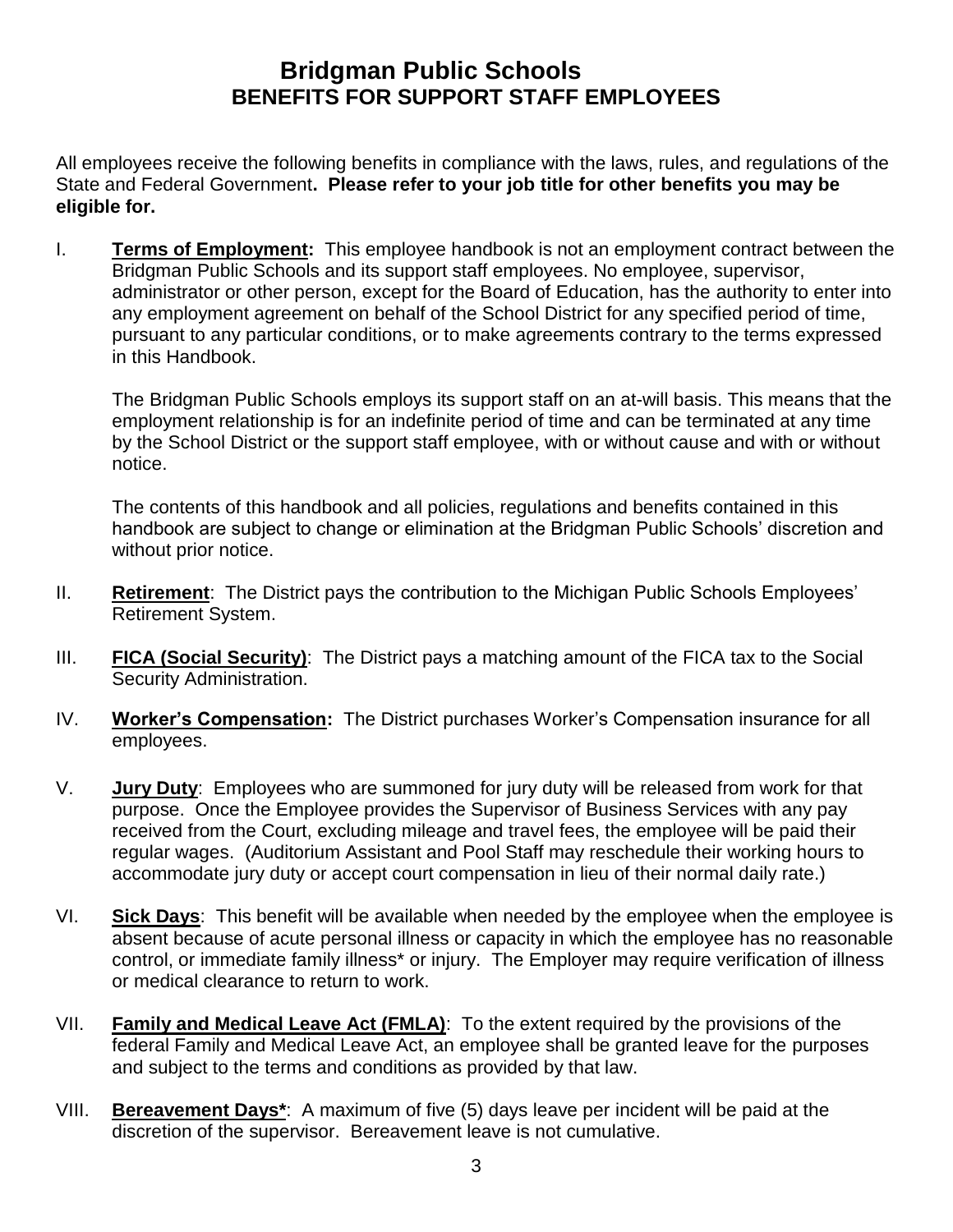- IX. **Vacation**: Employee is granted paid vacation time off of work as stated under each position in this manual. Vacation will need to be used before December  $31<sup>st</sup>$  of the next year.
- X. **Paid Holidays**: To be eligible to receive holiday pay as noted below, the employee must have completed their regularly scheduled work day preceding the holiday and their regularly scheduled work day following the holiday. Exceptions will be made if the employee is on paid vacation or paid sick leave on a work day preceding or following a holiday.

| The eleven (11) holidays are: |                              |
|-------------------------------|------------------------------|
| (a) Independence Day          | (f) New Year's Day           |
| (b) Labor Day                 | (g) Martin Luther King Day   |
| (c) Thanksgiving (2 days)     | (h) Memorial Day             |
| (d) Christmas (2 days)        | (i) Floating Holiday (1 day) |
| (e) New Year's Eve            |                              |

The ten (10) holidays are:

| $1110$ ton the $11011$ though the choice |                              |
|------------------------------------------|------------------------------|
| (a) Labor Day                            | (e) New Year's Day           |
| (b) Thanksgiving (2 days)                | (f) Martin Luther Day        |
| (c) Christmas (2 days)                   | (g) Memorial Day             |
| (d) New Year's Eve                       | (h) Floating Holiday (1 day) |

- XI. Paid Time Off (PTO) All time off for personal days and sick days are now accumulated into one paid time off account.
	- All employees will be given ten (10) PTO days at the start of each school year.
	- Number of Days are subject to proration for employees that don't start at the beginning of a school year
	- Cumulative to a maximum of one hundred (100) days
	- An employee who does not use his/her yearly allotted Paid Time Off (PTO) may return the yearly allotted PTO days (10 days) back to the district for full compensation on the last day of the school year.
- XII. **Snow Days:** Employees with vacation days have a choice of using a vacation day with pay or taking an unpaid day off.

Employees without vacation days have a choice of using a personal day with pay or taking an unpaid day off. Personal Days do not accumulate and must be used in the fiscal year granted.

- XIII. **Overtime:** Overtime will be paid for any hours worked during a normal week (Sunday-Saturday) above 40 hours. Overtime hours are calculated on "worked" hours only. Paid holiday, vacation, personal and sick leave hours taken by an employee are not used to calculate overtime because these hours are not actually "worked." **All overtime requires permission of your immediate supervisor.**
- XIV. **Insurance:** Employee is granted insurance benefits as stated under each position in this manual.

The District shall contribute toward Long-Term Disability Insurance.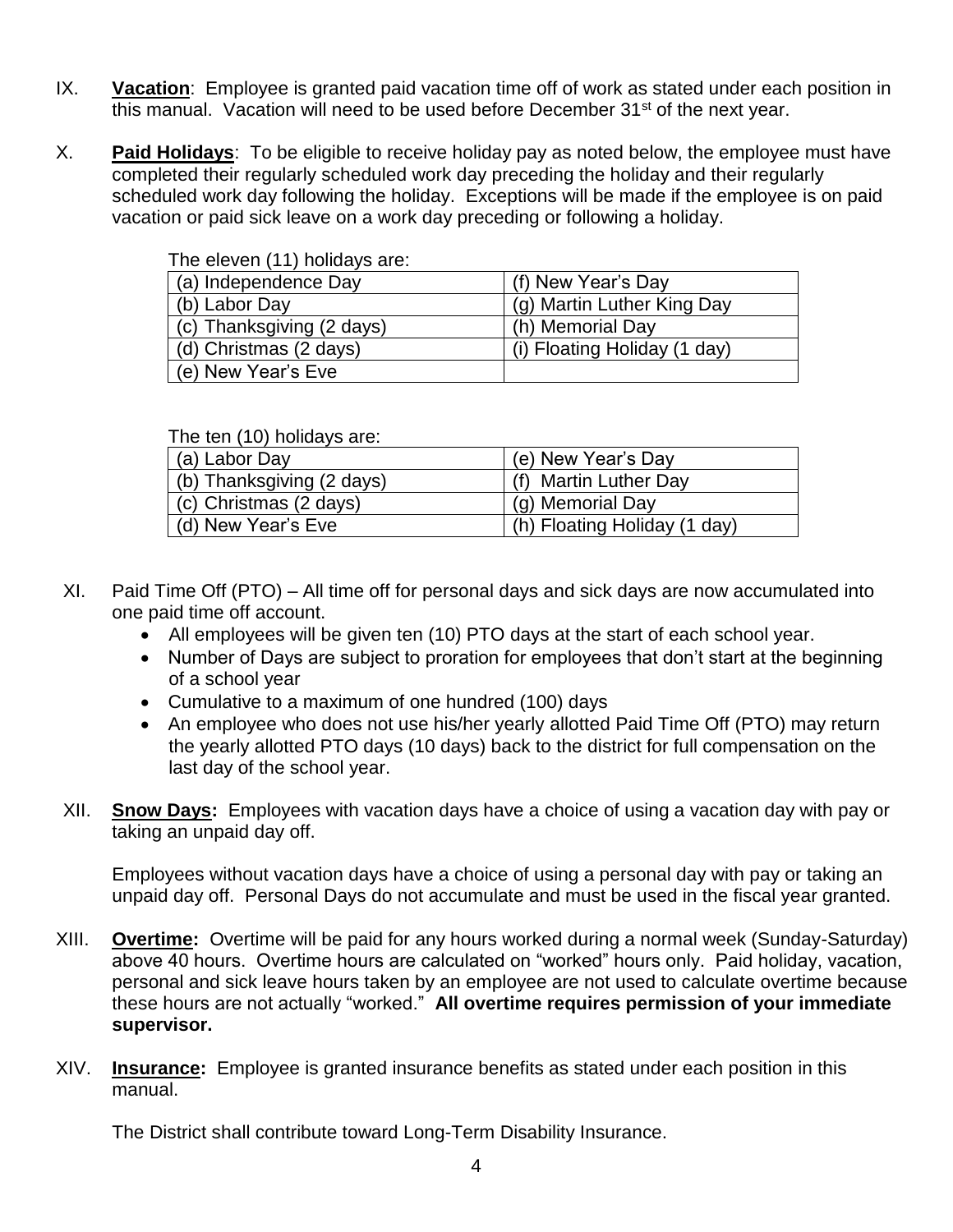Employees will be responsible for 20% of the premiums.

In lieu of medical insurance, the employee will receive five hundred dollars (\$500.00) per month, unless otherwise indicated

The employee must meet insurability requirements established by the District's designated carrier to assure any of the insurance coverage set forth above.

IT IS THE RESPONSIBILITY OF THE EMPLOYEE TO NOTIFY THE BUSINESS OFFICE OF ANY CHANGES IN HIS/HER FAMILY DEPENDENCY STATUS WITHIN TEN (10) DAYS OF SAID CHANGE.

Employees transferring from a school year position to a full year position shall receive prorated benefits for the time in each position.

\*Note: "a member of the household or a person with whom one has had an association equivalent to family ties" for the purposes of determining eligibility for Family Illness or Bereavement Leave.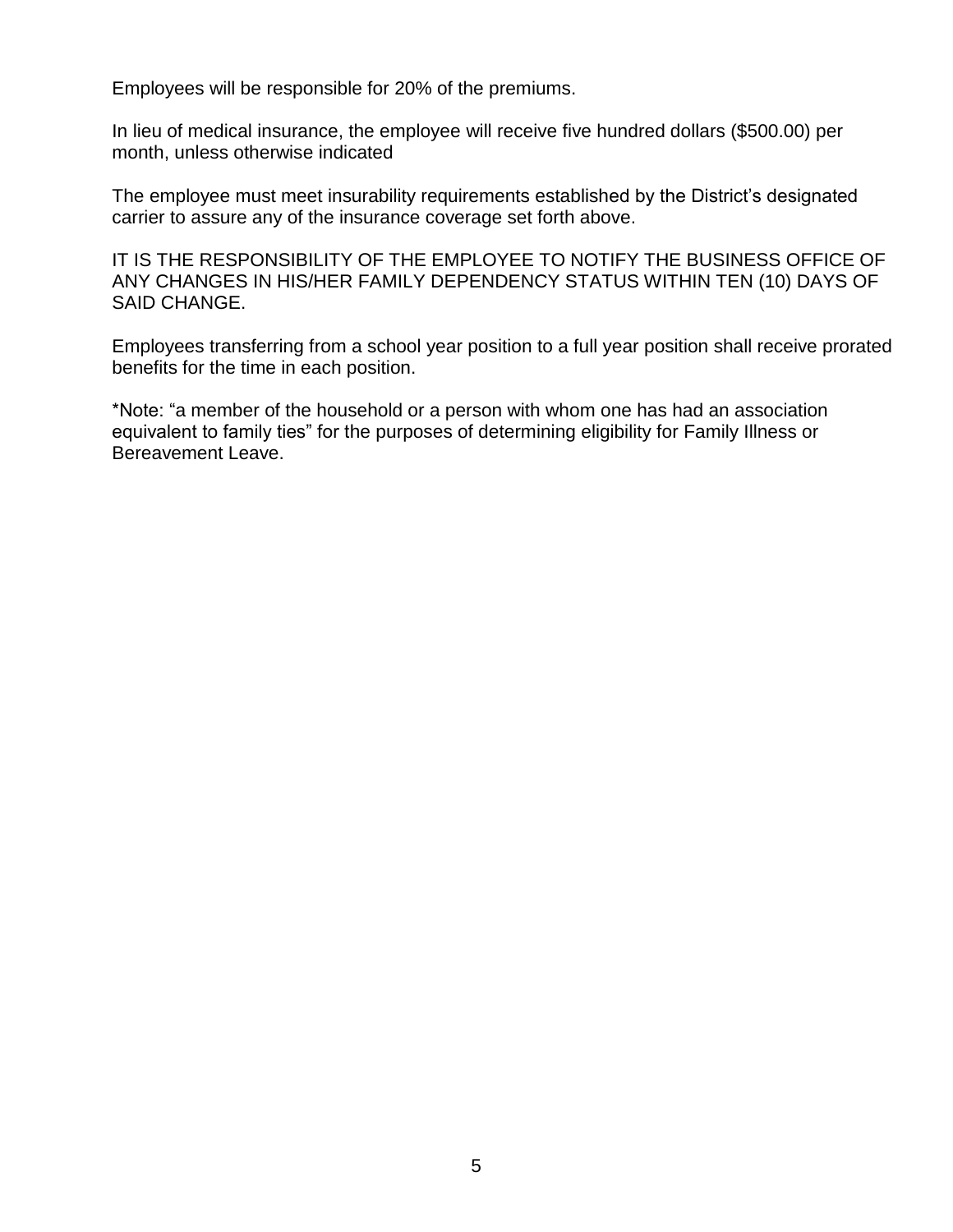Wages: **\$18.24/hr.**

40 Hours/Week

- 1. Retirement
- 2. Insurance: Group health and hospitalization, dental, vision, life, dependent life, and long term disability insurance, or cash in lieu of insurance per Section 125 of the Internal Revenue Code. Cash in lieu is \$6,000/year spread out over the school year.
- 3. Sick Days: Ten (10) days per year worked cumulative to a maximum of one hundred (100) days.
- 4. Bereavement Days: See page 4 of handbook.
- 5. Paid Holidays: Eleven (11) paid holidays.
- 6. Vacation Days: Ten (10) days per year during the first five (5) years of employment. Fifteen (15) days per year beginning the sixth year of employment.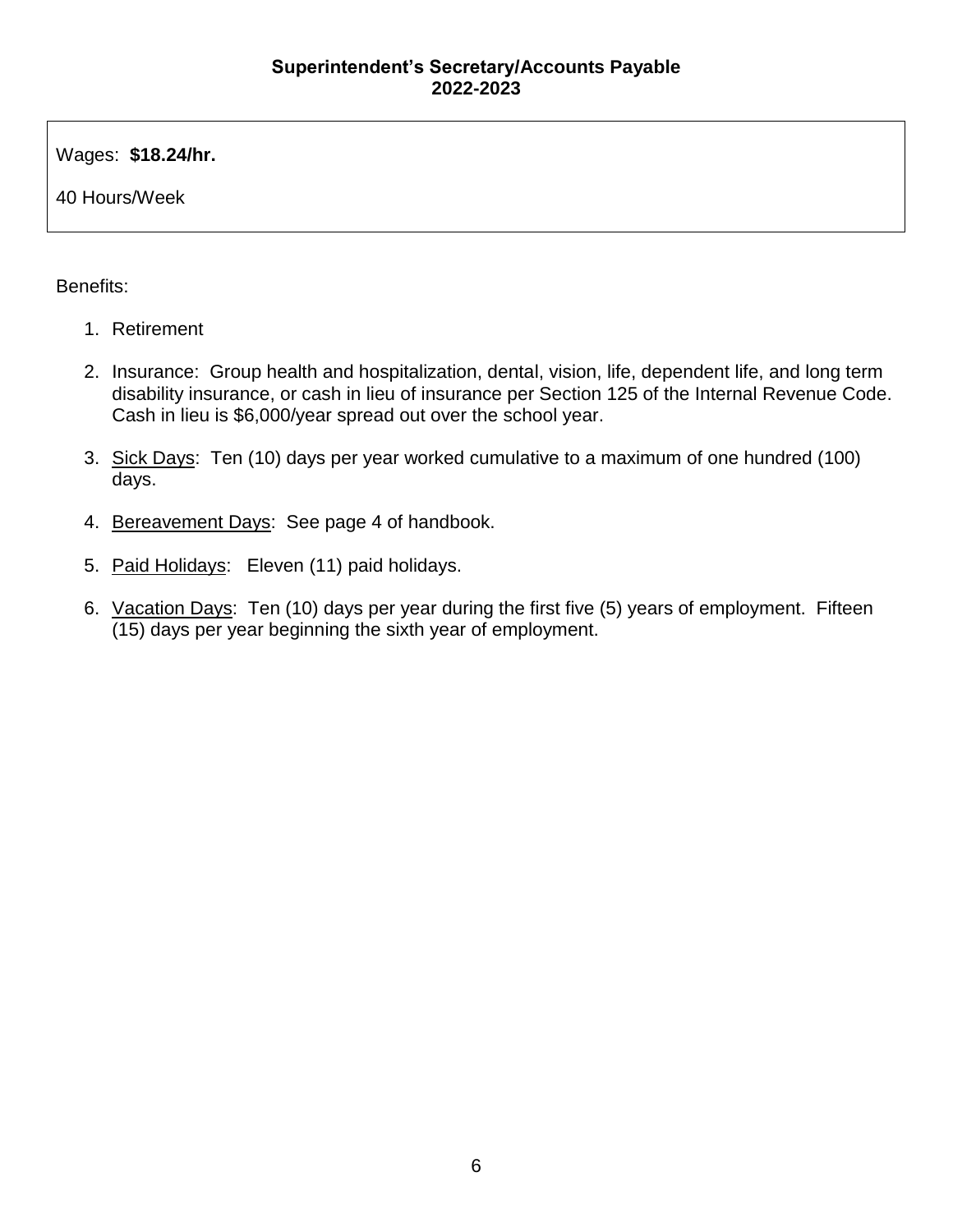#### **Business Office Assistant 2022-2023**

Wages: **\$16.64/hr**.

- 1. Retirement
- 2. Insurance: Group health and hospitalization, dental, vision, life, dependent life, and long term disability insurance, or cash in lieu of insurance per Section 125 of the Internal Revenue Code. Cash in lieu is \$6,000/year spread out over the school year.
- 3. Sick Days: Ten (10) days per year worked cumulative to a maximum of one hundred (100) days.
- 4. Bereavement Days: See page 4 of handbook.
- 5. Paid Holidays: Eleven (11) paid holidays.
- 6. Vacation Days: Ten (10) days per year during the first five (5) years of employment. Fifteen (15) days per year beginning the sixth year of employment.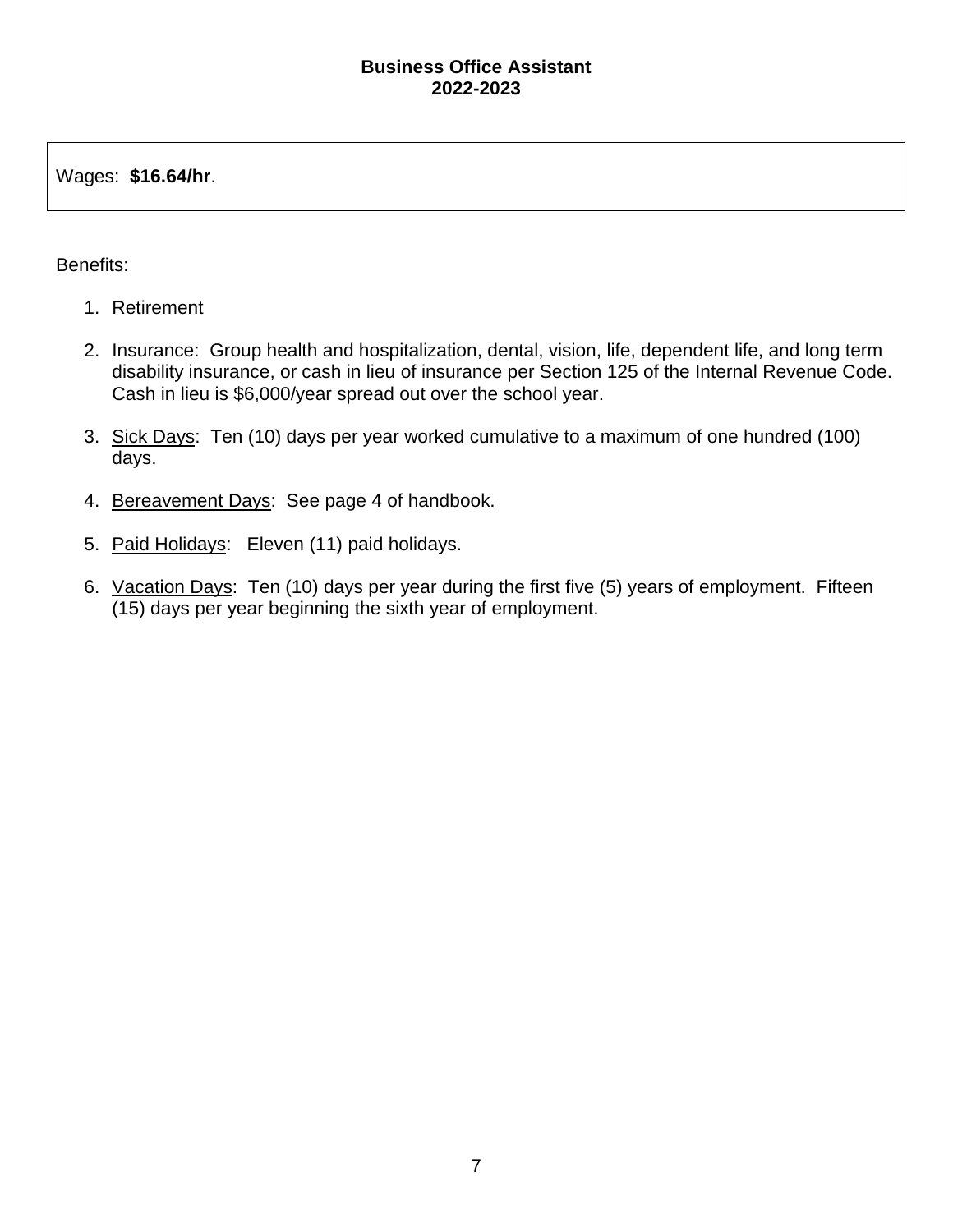Wages: **\$18.24/hr.**

Reports to Building Principal

Benefits:

- 1. Retirement
- 2. Insurance: Group health and hospitalization, dental, vision, life, dependent life, and long term disability insurance, or cash in lieu of insurance per Section 125 of the Internal Revenue Code. Cash in lieu is \$6,000/year spread out over the school year. If insurance is accepted, employee will need to make arrangements to pay premium over the summer months.
- 3. Bereavement Days: See page 4 of handbook.
- 4. Paid Holidays: Ten (10) paid holidays.
- 5. Paid Time Off (PTO): See page 4 of handbook

#### **200 Day Secretary**

30-40 hours per week or as assigned by Building Principal

#### **210 Day Secretary**

40 hours per week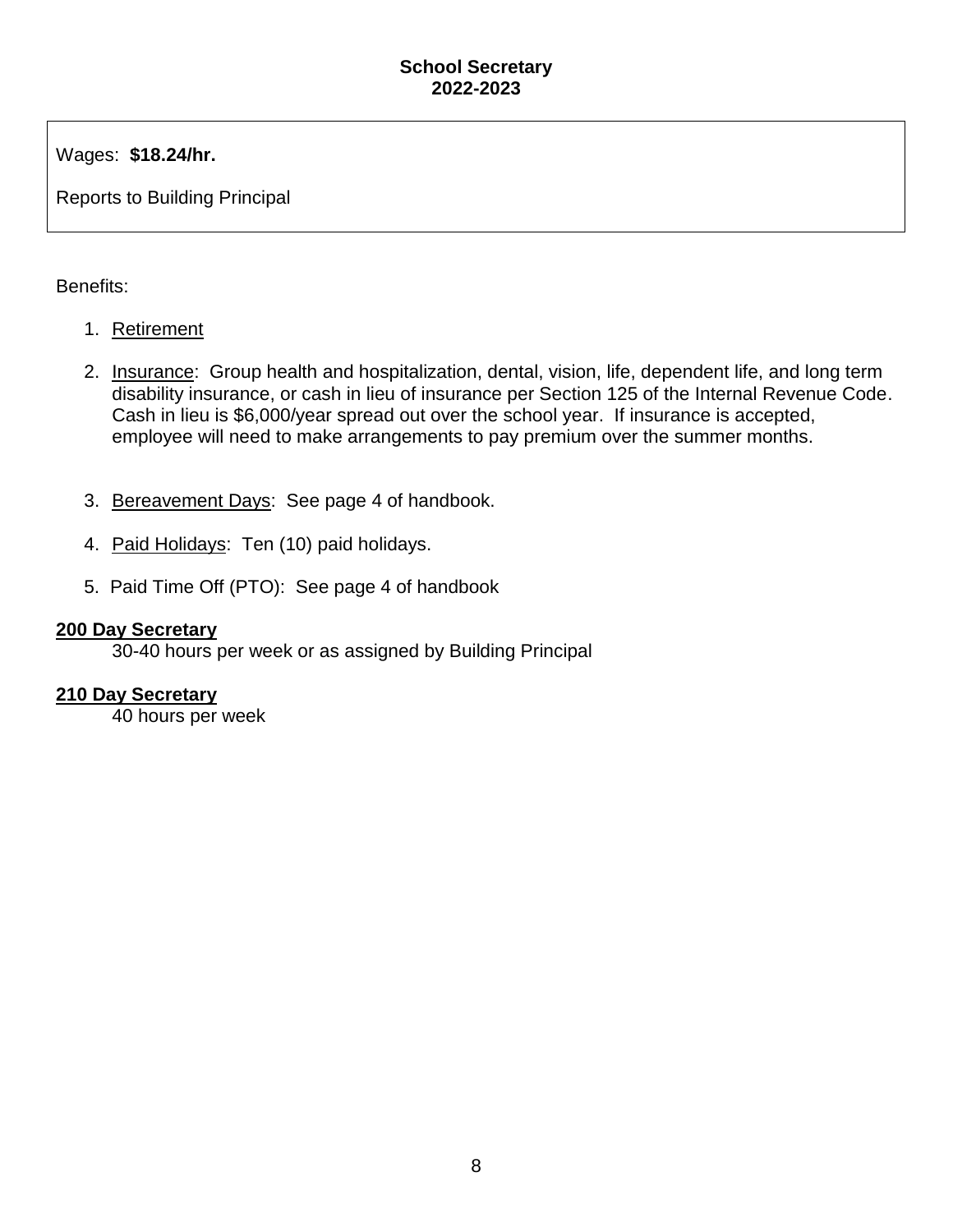#### **Paraprofessionals 2022-2023**

Wages: **\$12.00/hr.**

**Hours as assigned by Building Principal,** 181.5 days per school year maximum

Reports to Building Principal

- 1. Retirement
- 2. Insurance: Group health and hospitalization, dental, vision, and long term disability insurance, or cash in lieu of insurance per Section 125 of the Internal Revenue Code. Cash in lieu is \$6,000/ year spread out over the school year. If insurance is accepted, employee will need to make arrangements to pay premium over the summer months.
- 3. Bereavement Days: See page 4 of handbook.
- 4. Paid Holidays: Ten (10) paid holidays
- 5. Paid Time Off (PTO): See page 4 of handbook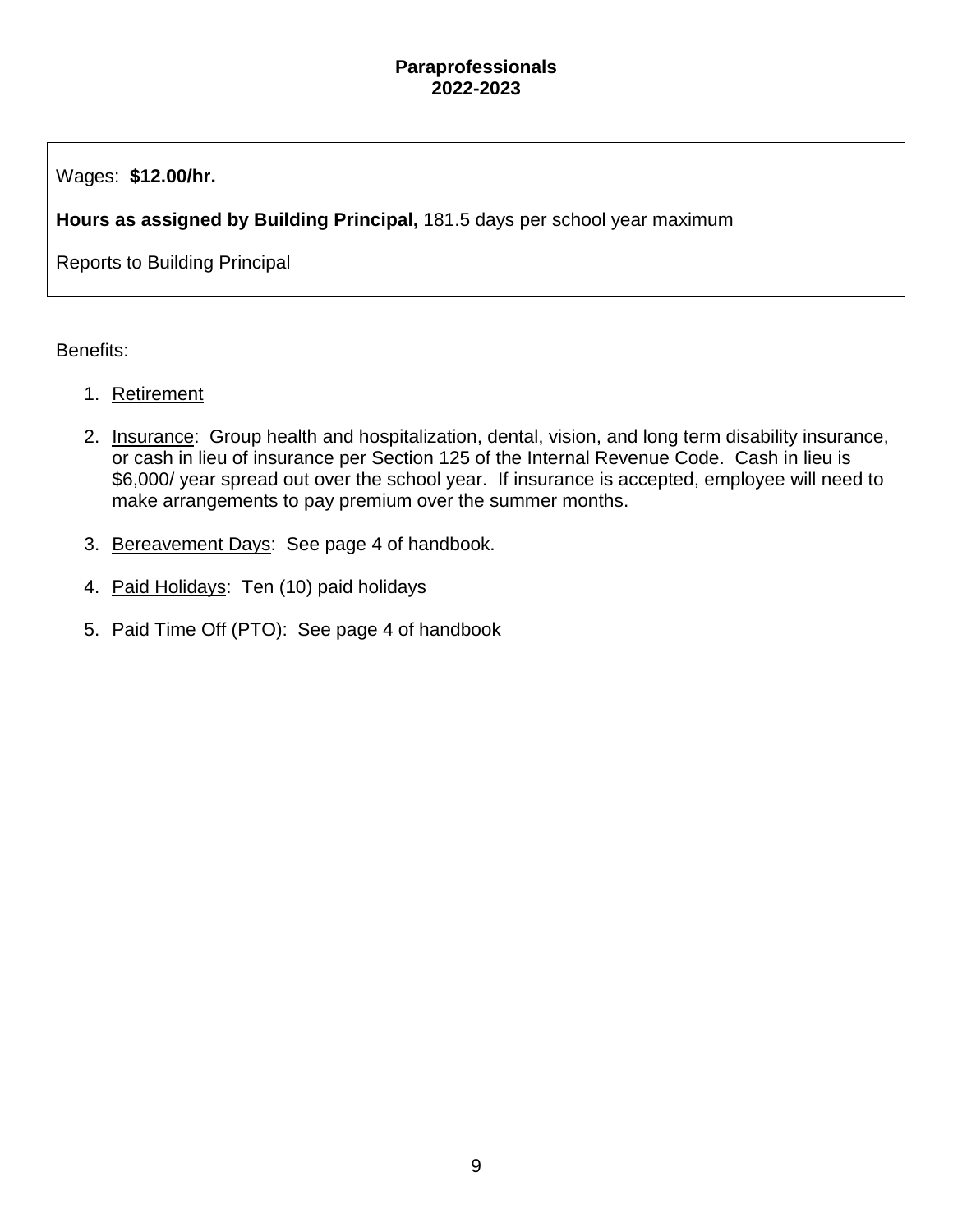Wages: **\$15.80/hr.**

**Hours as assigned by Building Principal,** 181.5 days per school year maximum

Reports to Building Principal

- 1. Retirement
- 2. Insurance: Group health and hospitalization, dental, vision, and long term disability insurance, or cash in lieu of insurance per Section 125 of the Internal Revenue Code. Cash in lieu is \$6,000/ year spread out over the school year. If insurance is accepted, employee will need to make arrangements to pay premium over the summer months.
- 3. Bereavement Days: See page 4 of handbook.
- 4. Paid Holidays: Ten (10) paid holidays
- 5. Paid Time Off (PTO): See page 4 of handbook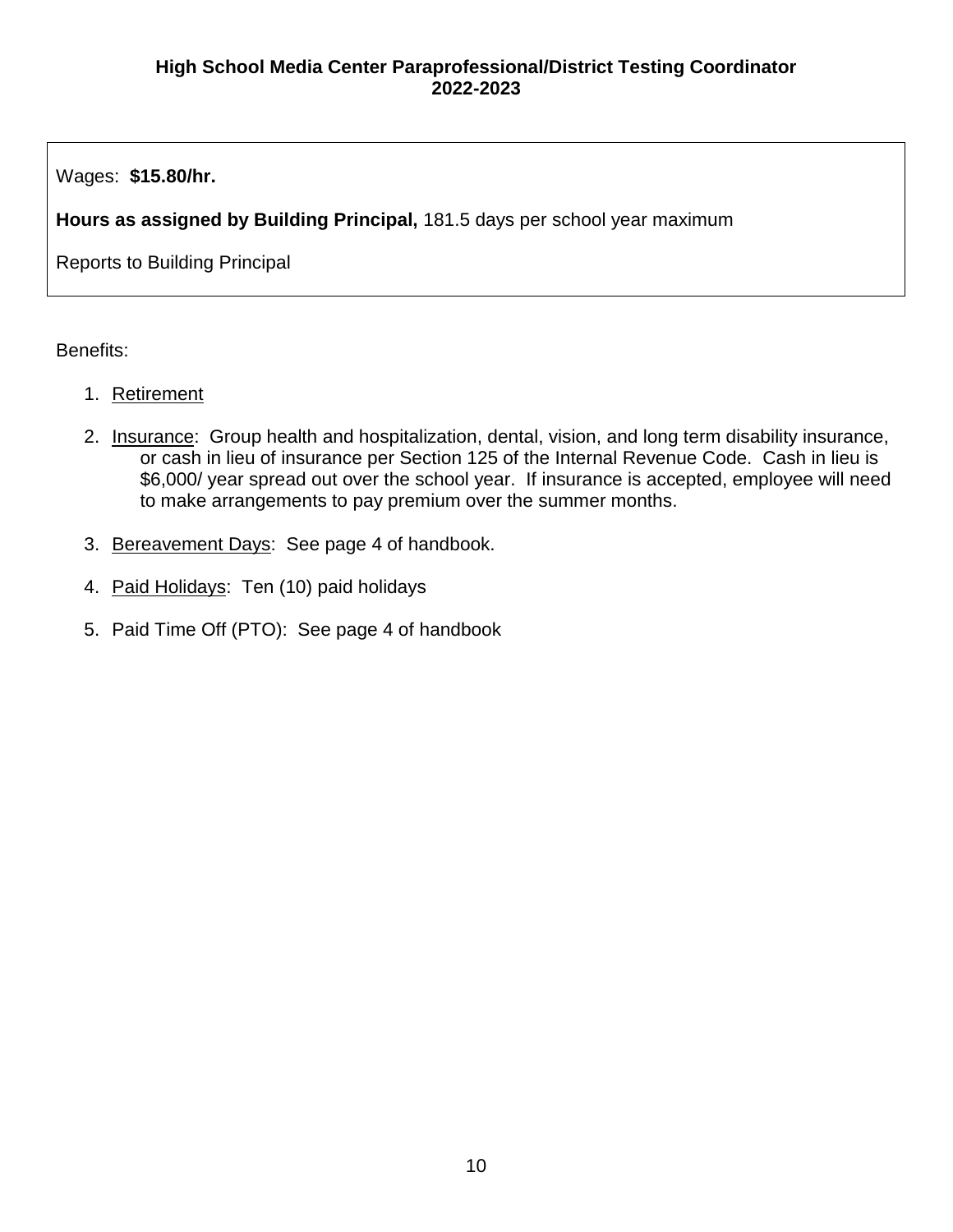#### **Grounds Technician Maintenance Technician 2022-2023**

Wages: **\$25.61/hr.**

**40 hours per week,** 52 weeks per year

Grounds Technician – Reports to Athletic Director/Community Recreation Director Maintenance Technician - Reports to Assistant Superintendent

- 1. Retirement
- 2. Insurance: Group health and hospitalization, dental, vision, life, dependent life, and long term disability insurance, or cash in lieu of insurance per Section 125 of the Internal Revenue Code. Cash in lieu is \$6,000/ year spread out over the school year.
- 3. Sick Days: Ten (10) days per year worked cumulative to a maximum of one hundred (100) days.
- 4. Bereavement Days: See page 4 of handbook.
- 5. Paid Holidays: Eleven (11) paid holidays
- 6. Vacation Days: Ten (10) days per year during the first five (5) years of employment. Fifteen (15) days per year beginning the sixth year of employment.
- 7. Cell Phone Stipend: Employee(s) will receive a monthly cell phone stipend of \$25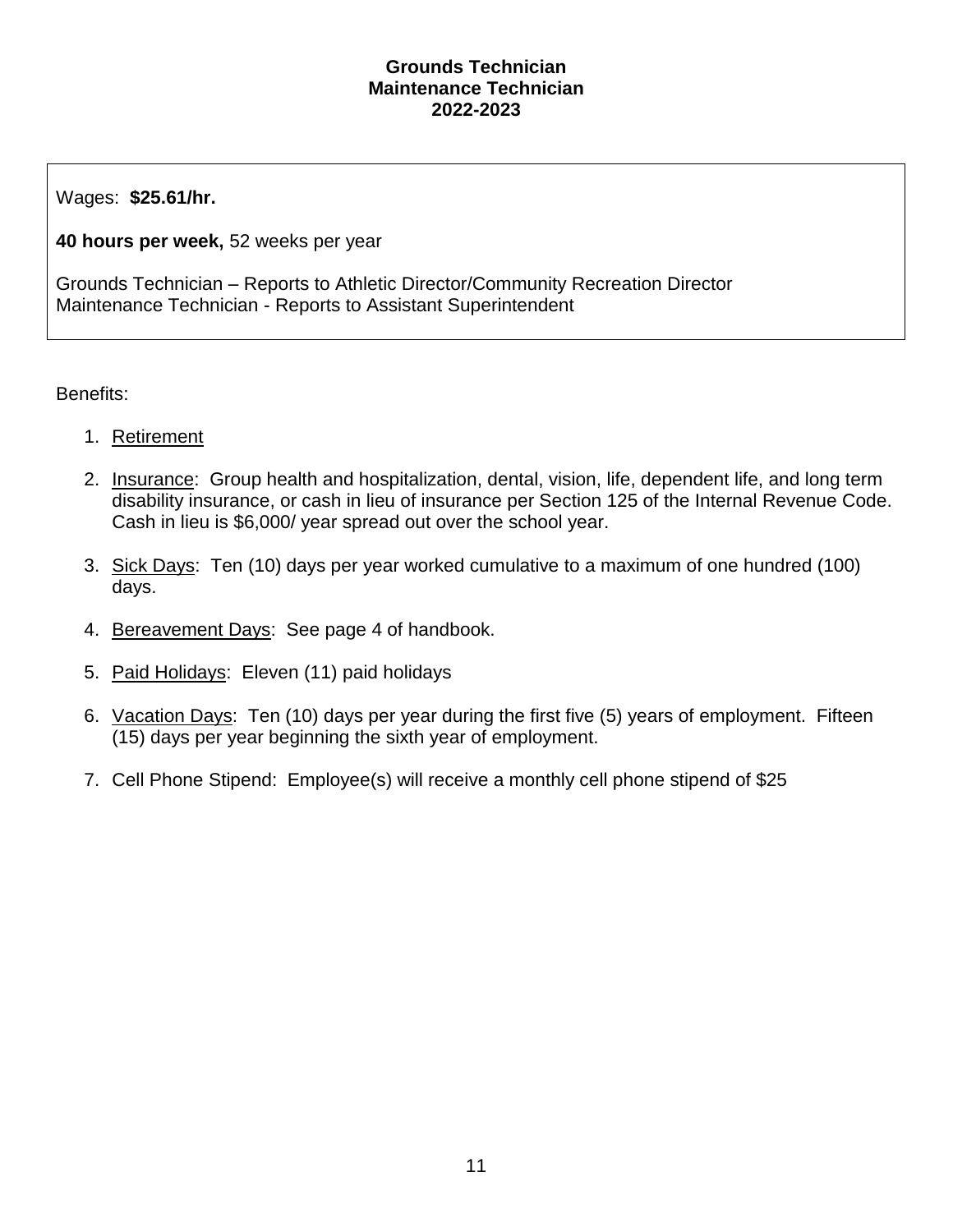#### **Bus Mechanic/Transportation Coordinator 2022-2023**

Wages: **\$25.61/hr.**

**40 hours per week,** 52 weeks per year

Reports to Superintendent

- 1. Retirement
- 2. Insurance: Group health and hospitalization, dental, vision, life, dependent life, and long term disability insurance, or cash in lieu of insurance per Section 125 of the Internal Revenue Code. Cash in lieu is \$6,000/ year spread out over the school year.
- 3. Sick Days: Ten (10) days per year worked cumulative to a maximum of one hundred (100) days.
- 4. Bereavement Days: See page 4 of handbook.
- 5. Paid Holidays: Eleven (11) paid holidays.
- 6. Vacation Days: Ten (10) days per year during the first five (5) years of employment. Fifteen (15) days per year beginning the sixth year of employment.
- 7. License Fee: The cost above a regular operator's license fee will be reimbursed.
- 8. Physicals: Only physicals that are done through Lakeland Occupational Heath will be paid for.
- 9. Uniform Allowance: Uniform expense is covered for this position.
- 10.Cell Phone Stipend: Employee will receive a monthly cell phone stipend of \$25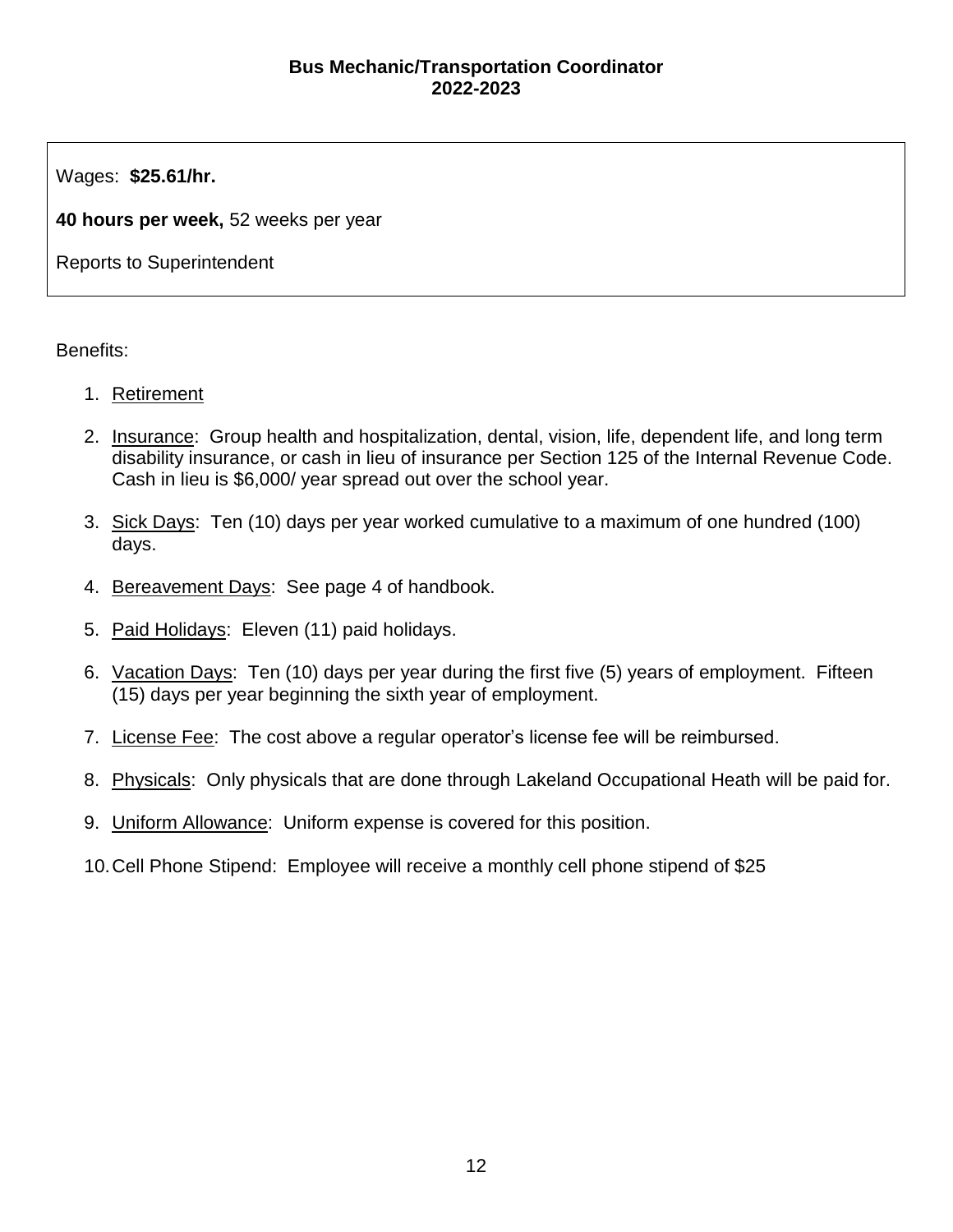#### **Aquatic Staff 2022-2023**

## **Hours as assigned by the Aquatics Manager, not to exceed 29 hours per week.**

Reports to Aquatic Manager and/or Assistant Aquatic Manager

#### **Wages: Per Hour**

| Lifeguard           | \$11.00/hr. |
|---------------------|-------------|
| WSI                 | \$14.00/hr. |
| Coaching            | \$14.00/hr. |
| <b>Senior Staff</b> | \$14.00/hr. |